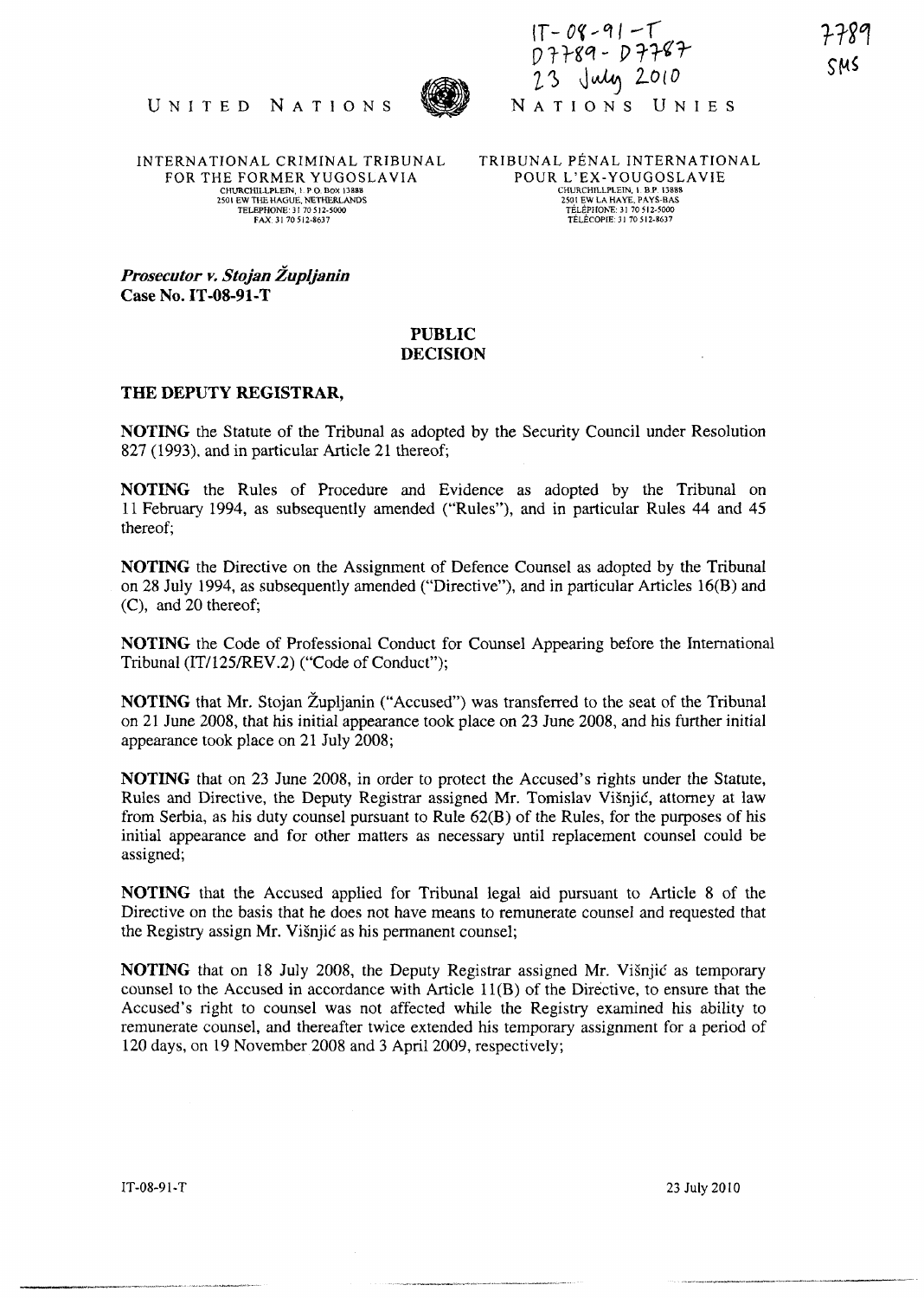**NOTING** that on 18 August 2009, the Registrar withdrew the assignment of Mr. Visnjic as Lead Counsel pursuant to Article 20 of the Directive, assigned Mr. Pantelic as replacement Lead Counsel to the Accused and assigned Mr. Krgovic as Co-counsel, effective as of the date of that decision;

**CONSIDERING** that on 4 February 2010, the Accused requested that Mr. Pantelic and Mr. Krgovic exchange positions, and that following subsequent correspondence from the Registry on 9 February 2010, and the Accused's response on 11 February 2010, the Registry denied the request on 17 February 2010 on the basis that the Accused had failed to provide sufficient justification;

**CONSIDERING** that on 31 March 2010, the Accused again requested the Registry to exchange the positions of his counsel and, thereafter, that both Mr. Pantelic and Mr. Krgovic requested to exchange positions on the Accused's defence team, setting out reasons in correspondence dated 14 May 2010;

**CONSIDERING** further that on 17 June 2010, Mr. Pantelic and Mr. Krgovic provided a written undertaking to the Registry confirming that the requested exchange of positions of Lead Counsel and Co-Counsel, if granted, would not cause any delay in the trial proceedings, that the interests of the Accused would be fully protected and that the work of the Defence team would not be affected;

**CONSIDERING** that both Mr. Pantelic and Mr. Krgovic are on the Tribunal's list of counsel eligible for assignment to indigent suspects and accused under Rule 45 of the Rules;

**CONSIDERING** that Mr. Krgovic is currently assigned as Lead Counsel in the case against Mr. Milan Gvero (IT -05-88) before this Tribunal;

**NOTING** that pursuant to Article 16(G) of the Directive, no counsel shall be assigned to more than one accused at a time unless each accused has received independent legal advice from the Registrar and both have consented in writing and the Registrar is satisfied that there is no potential or actual conflict of interest or a scheduling conflict, and that the assignment would not otherwise prejudice the Defence of either accused, or the integrity of the proceedings;

**CONSIDERING** that the Judgement in the case against Mr. Gvero was delivered on 10 June 2010, Mr. Gvero was sentenced to 5 years' imprisonment and granted early release on 28 June 2010;

**CONSIDERING** that appeal proceedings have not been initiated against Mr. Gvero, and that the parties have until 8 September 2010 to file any notices of appeal in that case;

**CONSIDERING** that in the event there is an Appeal in the case against Mr. Gvero, Mr. Gvero has informed the Registry that he would like Mr. Krgovic to remain his Lead Counsel;

**CONSIDERING** that on 25 May 2010, Mr. Gvero provided written consent for Mr. Krgovic to be assigned as Lead Counsel to the Accused, but also indicated his wish that Mr. Krgovic represents him as Lead Counsel in the event there is an appeal in his case;